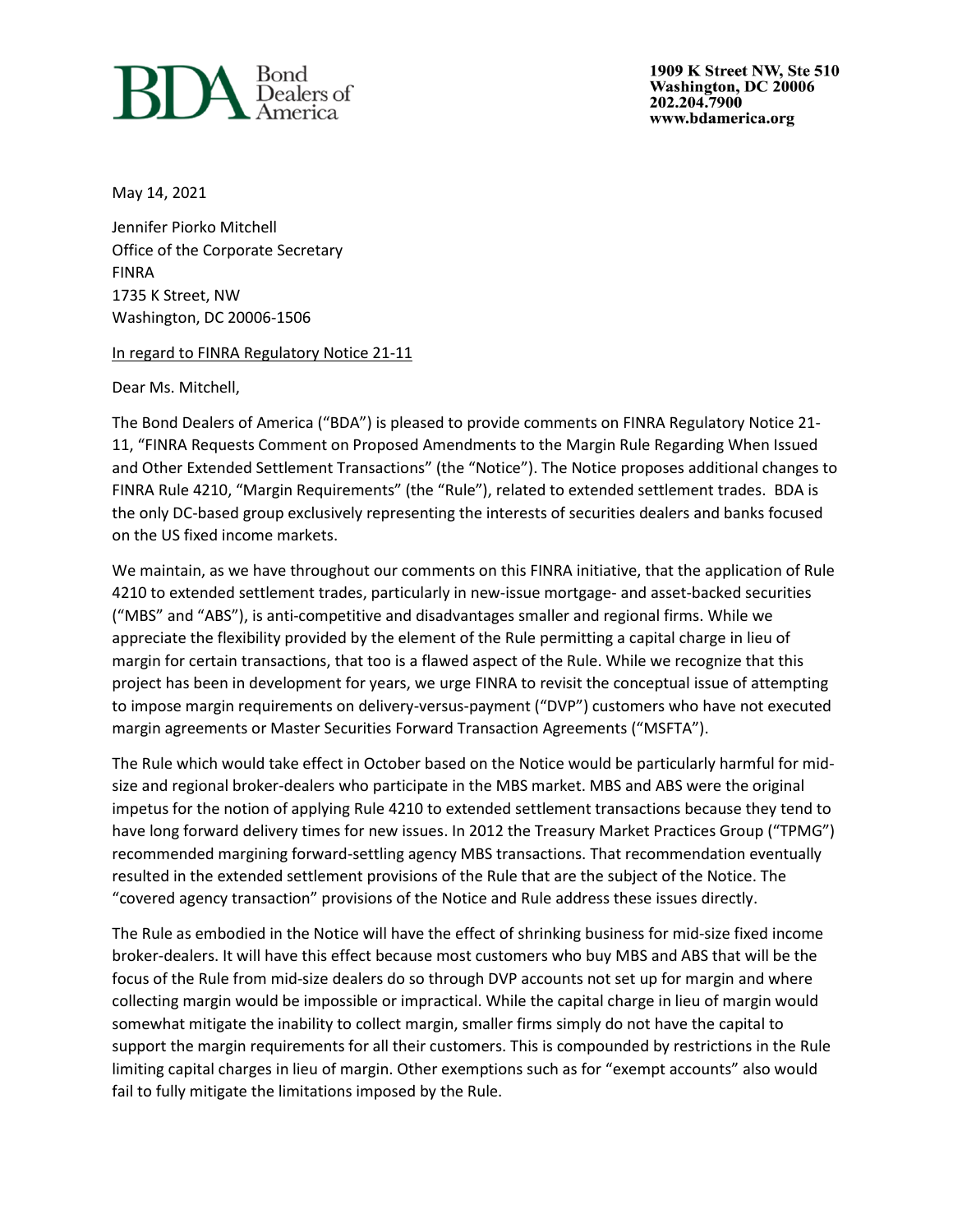We recognize that the extended settlement proposal has been pending for years and is at a very late stage of development. However, BDA believes that as a matter of principle, a change in regulation should not disadvantage one subset of FINRA members relative to another. Since the Rule as embodied in the Notice violates this principle, we urge FINRA to withhold finalizing the Rule in its present proposed form and instead revisit key elements to ensure that the Rule addresses FINRA's goals without eroding the businesses of mid-size fixed income dealers.

## Inability to collect margin from DVP customers and the questionable necessity of the requirement

It is not only impractical to collect margin from DVP customers. It is effectively impossible, particularly for firms that clear transactions through third-party clearing firms, including most regional and mid-size fixed income dealers. Clearing firms hold and maintain all customer cash and securities, among many other functions. The issue is that DVP customers are generally not set up with dedicated accounts to hold margin funds. When dealers request margin cash from DVP customers, the cash is deposited in customer cash accounts and is inaccessible to the dealer, even in the case of losses on the customer's related position. Unless the customer is pre-approved for margin trading or has executed a MSFTA, there is no provision for handling margin funds.

The MSFTA is a standardized, bilateral contract between parties engaged in when-issued, "To Be Announced" ("TBA"), and similar transactions that could involve delayed delivery of securities. The latest version of the MSFTA, produced after the TPMG margin recommendation was issued, includes provisions for two-way margining.<sup>1</sup> An executed MSFTA provides a means for a dealer to collect and maintain margin for extended settlement transactions in the limited products covered by the agreement without the customer being a full-fledged margin account. However, many institutional investors are reluctant to execute MSFTAs with smaller broker-dealers since they often do not have access to bank liquidity, may not have credit ratings, and similar perceived concerns. Actual margin accounts often come with burdensome application and documentation requirements, and if customers do not intend to trade securities on margin, there is little reason to have margin agreements with multiple dealers. In practice, the majority of mid-size MBS/ABS broker-dealers' customers have not executed margin agreements or MSFTAs, and that is unlikely to change. That means in practice, mid-size MBS dealers will have no choice but to take capital charges in lieu of margin for a majority of their customers.

Compounding the Rule's imposition of a requirement that is difficult, if not impossible, for many dealers to satisfy is the questionable necessity of the requirement. DVP customers are generally large, sophisticated institutions that are extremely unlikely to default on their obligations in any extended settlement transactions.

# Limitations of the capital charge provision

The Rule permits dealers to take a capital charge in lieu of margin for certain when-issued transactions. This flexibility in the Rule is important. Without it, the Rule would be completely unworkable for many dealers and transactions. However, capital charges in lieu of margin have limitations. The Rule limits a dealer's capital charges in lieu of margin to 25 percent of tentative net capital ("TNC") overall and five percent of TNC per customer. For mid-size dealers who effectively cannot collect margin from a majority

<sup>&</sup>lt;sup>1</sup> SIFMA, "Guidance Notes to the Master Securities Forward Transaction Agreement," December 2012, www.sifma.org/wp-content/uploads/2017/08/Guidance-NotestoDecember-2012MSFTA.pdf.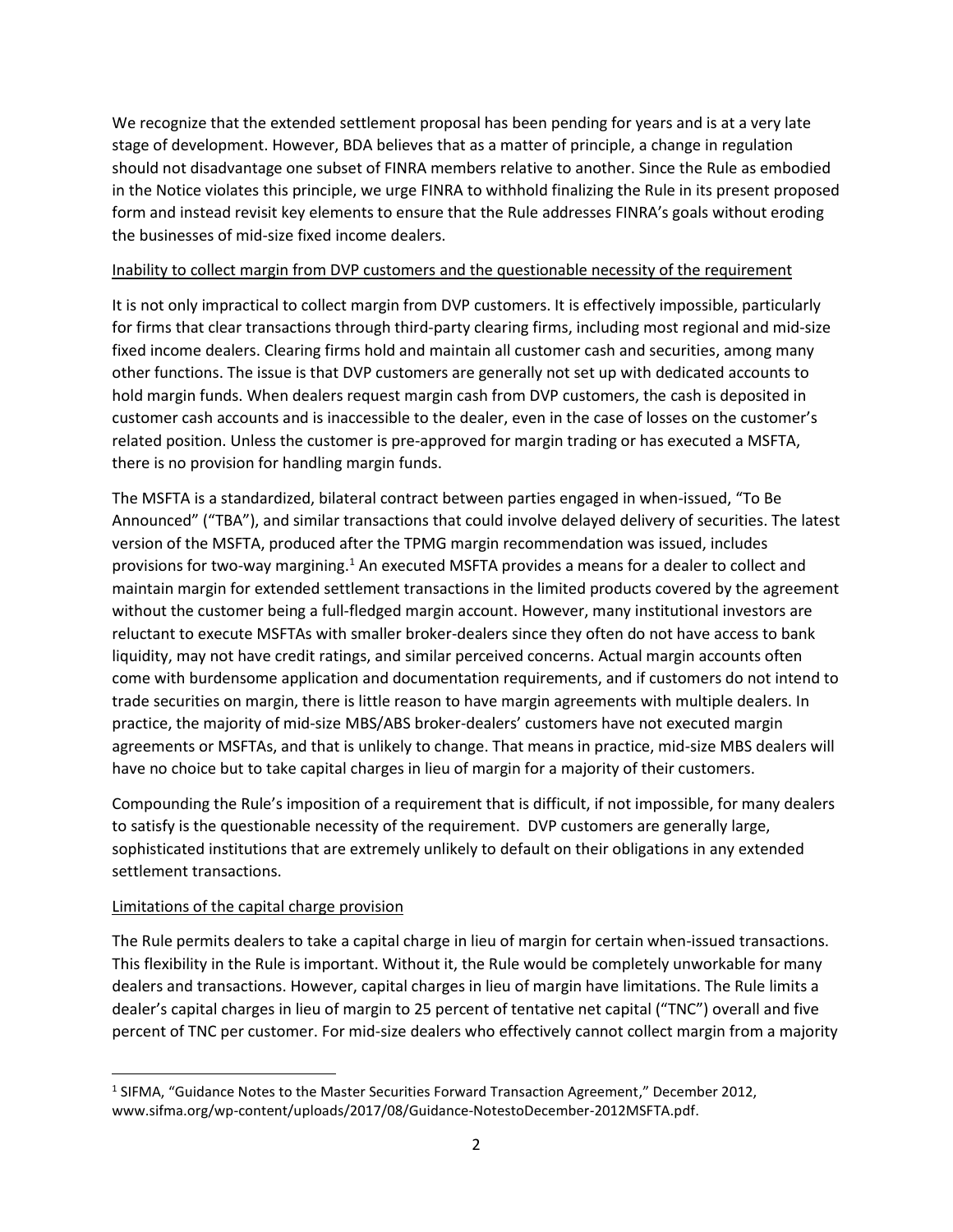of their customers and who must rely on capital charges to continue to execute extended settlement transactions, 25 percent is too little. For huge dealers with billions in capital, the 25 percent limit is too big, allowing large firms to waive margin requirements when not necessary.

Most important, smaller broker-dealers simply do not have the huge capital cushions that the bulge bracket firms do. Not only is their capital base smaller, but the likelihood that they will not be able to collect margin from extended settlement customers means they will rely more heavily on the capital charge provision, despite their smaller capital base.

Moreover, the capital charges to be incurred in lieu of margin are so much larger relative to the size of the liability than for other exposures. Dealer capital charges tend to be a fraction of the risk exposure and vary based on circumstances. For many fixed-income products held on a dealer's balance sheet, for example, the effective capital charge might be as much as 5-6 percent of the exposure. But under the Rule, dealers must pledge capital to cover the entire amount of margin that would otherwise be required of customers.

Additionally, the capital charge provision of the Rule would impose demands on firms' capital in distressed market conditions where liquidity is thin, prices are volatile, and capital is needed to provide customer liquidity. This means the Rule would contribute to a distressed market like we experienced in February and March 2020 in a pro-cyclical fashion. Precious capital needed to take customer sales into inventory would be otherwise tied up covering extended settlement positions. While we appreciate that a capital charge in lieu of margin is available to dealers under the Rule, limiting dealers' ability to provide liquidity in difficult market conditions will be an unintended effect of the Rule if implemented as proposed.

Finally, the Rule provides a process for dealers in circumstances where capital charges in lieu of margin exceed the allowed thresholds of 25 percent overall or five percent per customer. This process is generally punitive and may not be in the best interest of customers. Paragraph (e)(2)(I) of the Rule specifies that if capital charges in lieu of margin exceed regulatory limits for five days, the firm must notify FINRA and stop customer transactions that would lead to further capital charges. Limiting options for investors is not the best way to police restrictions in the Rule. Instead, we urge FINRA to adopt a more cooperative, collaborative process for resolving issues of margin and related capital charges which does not automatically force dealers to stop providing service to customers.

### New issue municipal securities

The Rule exempts certain when-issued, extended settlement transactions in municipal securities from margin requirements if bonds are scheduled to be delivered by the issuer by the 42nd calendar day after the trade date. We appreciate this specific exclusion for municipal securities. We understand from Footnote 12 of the Notice that the 42-day period stems from a SEC interpretation of a provision of the Net Capital Rule. While we believe the 42-day exception would be helpful to municipal issuers and dealers, we request that FINRA extend that period that to one year.

In 2017 Congress enacted the Tax Cuts and Jobs Act ("TCJA", P.L. 115-97). One provision of that law prohibited a type of financing popular with municipal securities issuers known as advance refundings beginning in 2018. Many tax-exempt municipal securities are issued with call options for issuers that provide a means to refinance outstanding bonds when interest rates fall. An advance refunding occurs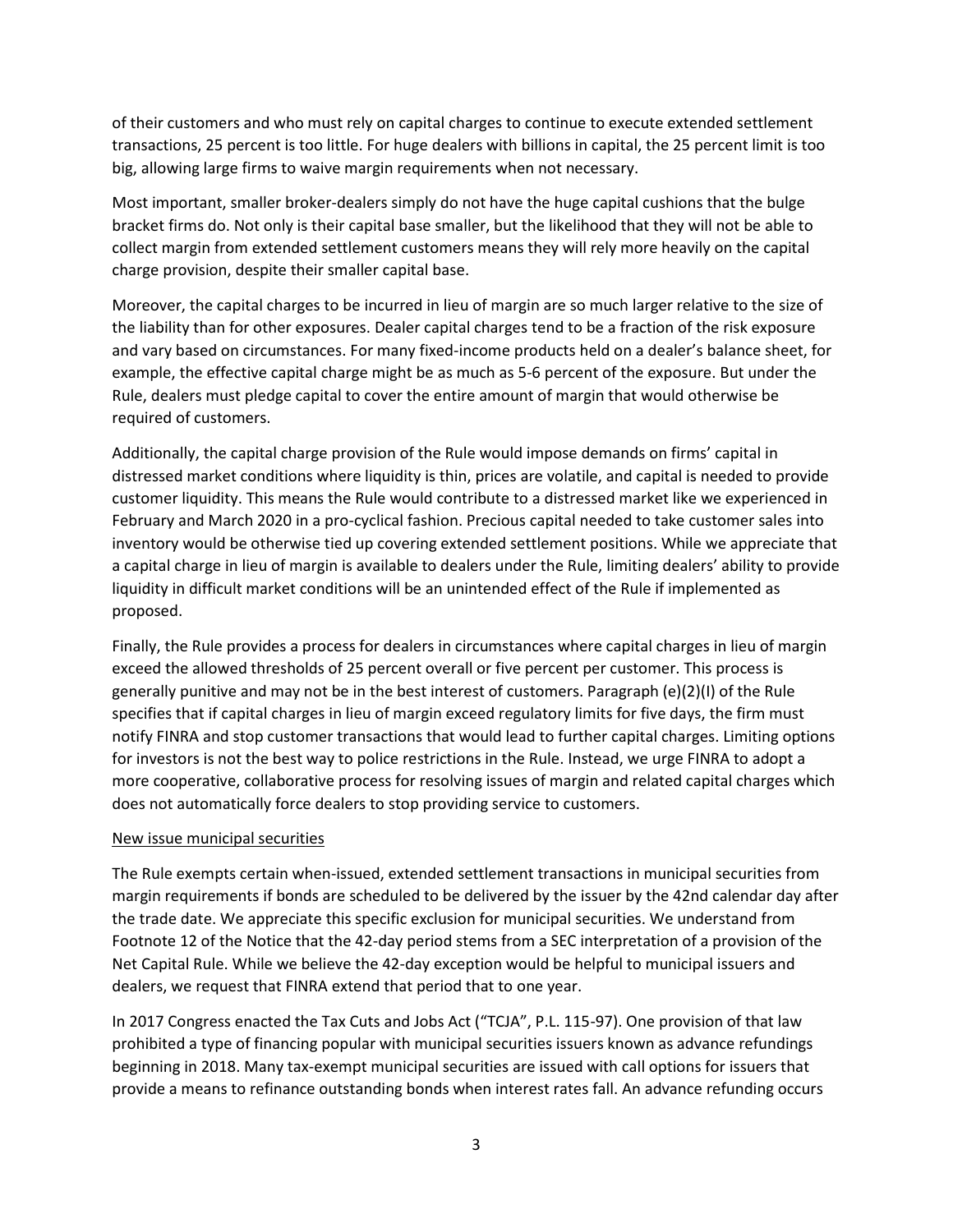when an issuer sells tax-exempt refunding bonds more than three months before the old, high interest bonds become callable. The TCJA specifies that tax-exempt advance refundings of municipal bonds are no longer permitted.

As a result, some municipal issuers have taken to issuing refunding bonds on a forward basis, with the delivery date timed to coincide with the call date on the old bonds. Using forward delivery, state and local governments can engage in money-saving refinancings before the call dates on their old bonds without violating the statutory prohibition on advance refundings.

Forward-delivery refunding transactions have become very popular since 2018. Last month the state of California priced a \$1.1 billion refunding bond for delivery in September, more than five months after pricing, the biggest municipal forward transaction since the TCJA was enacted.<sup>2</sup> Some issuers have priced refunding transactions with delivery dates as long as one year or longer.

We examined 4,516 municipal securities issuances priced between January 1, 2021 and May 11, 2021 representing approximately \$157 billion par amount. Delivery times ranged from zero days to 422 days. 306 issuances had delivery times greater than 42 days, nearly seven percent of the sample. The average time to delivery for the entire sample was just over 25 days, and the median was 22 days. Of those transactions with delivery times greater than 42 days, the average was 69 days, and the median was 49 days. Clearly, there is a significant volume of municipal new issues that would not be helped by the 42 day when-issued exception. We would be happy to share our data with FINRA staff.

With fiscal pressures imposed by the pandemic, state and local governments are relying on refunding transactions more than ever. Imposing margin requirements on investors in these transactions would ultimately result in those costs being borne by issuers, eating into the savings provided by the refunding. This would happen because the costs of margin imposed on customers or dealers or both ultimately will be reflected in capital or issuance costs for the issuer. In order to provide as much financial flexibility to issuers as possible, we ask FINRA to extend the 42-day exception for municipal securities to 365 days.

### When-issued government securities

The Rule also provides an exception from margin requirements for when-issued government securities. Under the Rule, government securities include "obligations…issued or guaranteed as to principal or interest by the United States Government or by corporations in which the United States has a direct or indirect interest." (Paragraph (e)(2)(A) of the Rule) The Rule specifies that when-issued government securities which are intended to settle by the 14th calendar day after execution are exempt from margin requirements. (Paragraph (f)(3)(B) of the proposed Rule) This exception is welcome. However, some issuers whose debt securities are included in this exception, such as the Federal Home Loan Bank System and the Farm Credit System, conduct issuances where the time to delivery may be as long as 30 days. Given that these issuers are government-guaranteed and underwriting their issuance imposes relatively less risk on dealers, we request that FINRA extend the 14-day exception for Treasury and agency securities to 30 days.

<sup>2</sup> Romy Varghese, "California Sets Record Forward-Delivery Sale," *Bloomberg Daily Brief: Muni*, April 16, 2021.